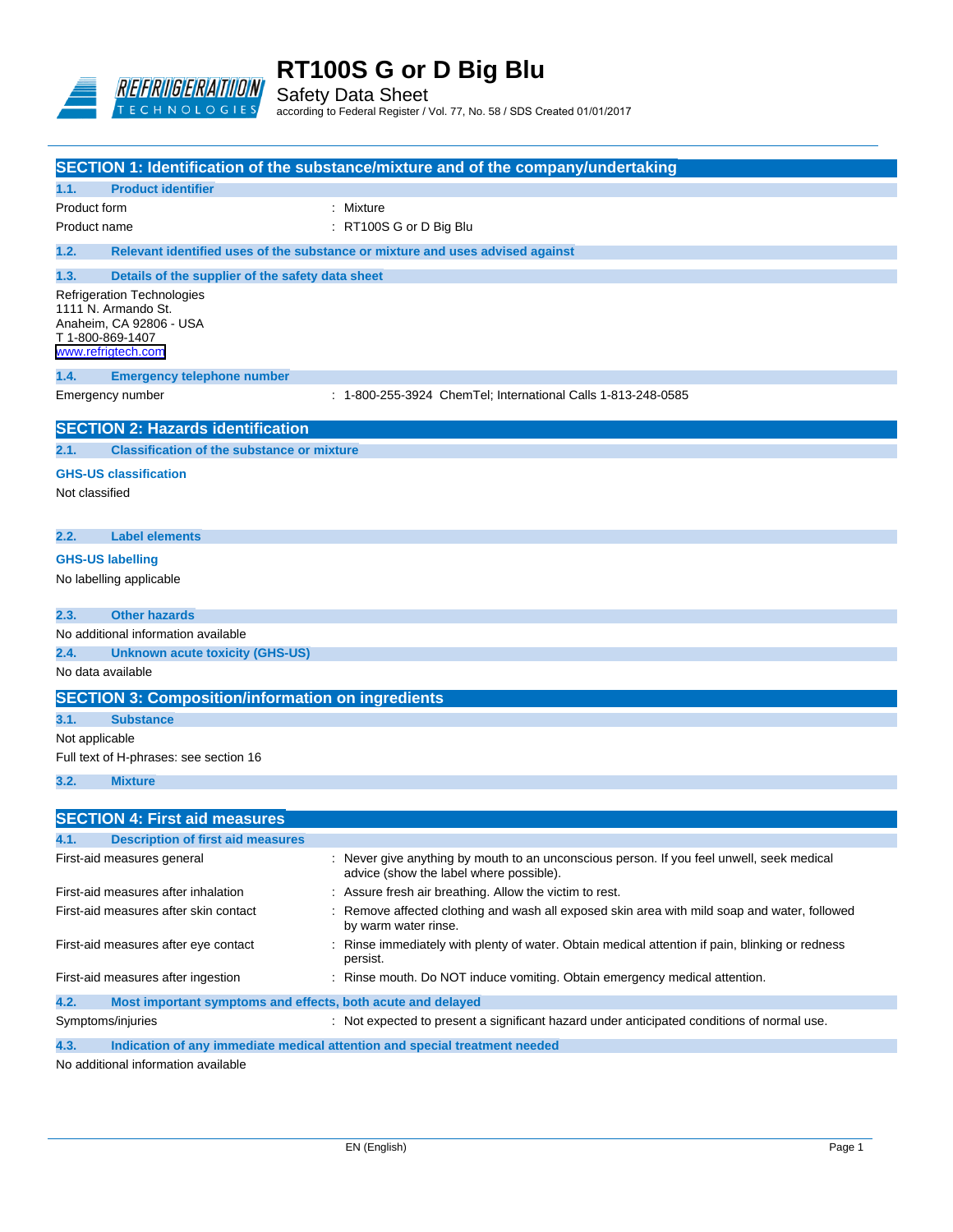Safety Data Sheet

according to Federal Register / Vol. 77, No. 58 / SDS Created 01/01/2017

| <b>SECTION 5: Firefighting measures</b>                              |                                                                                                                                                    |
|----------------------------------------------------------------------|----------------------------------------------------------------------------------------------------------------------------------------------------|
| 5.1.<br><b>Extinguishing media</b>                                   |                                                                                                                                                    |
| Suitable extinguishing media                                         | : Foam. Dry powder. Carbon dioxide. Water spray. Sand.                                                                                             |
| Unsuitable extinguishing media                                       | : Do not use a heavy water stream.                                                                                                                 |
| 5.2.<br>Special hazards arising from the substance or mixture        |                                                                                                                                                    |
| No additional information available                                  |                                                                                                                                                    |
| 5.3.                                                                 |                                                                                                                                                    |
| <b>Advice for firefighters</b><br>Firefighting instructions          | : Use water spray or fog for cooling exposed containers. Exercise caution when fighting any                                                        |
|                                                                      | chemical fire. Avoid (reject) fire-fighting water to enter environment.                                                                            |
| Protection during firefighting                                       | Do not enter fire area without proper protective equipment, including respiratory protection.                                                      |
|                                                                      |                                                                                                                                                    |
| <b>SECTION 6: Accidental release measures</b>                        |                                                                                                                                                    |
| 6.1.                                                                 | Personal precautions, protective equipment and emergency procedures                                                                                |
| 6.1.1.<br>For non-emergency personnel                                |                                                                                                                                                    |
| Emergency procedures                                                 | : Evacuate unnecessary personnel.                                                                                                                  |
| 6.1.2.                                                               |                                                                                                                                                    |
| For emergency responders<br>Protective equipment                     |                                                                                                                                                    |
| Emergency procedures                                                 | : Equip cleanup crew with proper protection.<br>: Ventilate area.                                                                                  |
|                                                                      |                                                                                                                                                    |
| 6.2.<br><b>Environmental precautions</b>                             |                                                                                                                                                    |
|                                                                      | Prevent entry to sewers and public waters. Notify authorities if liquid enters sewers or public waters.                                            |
| 6.3.<br>Methods and material for containment and cleaning up         |                                                                                                                                                    |
| Methods for cleaning up                                              | : Soak up spills with inert solids, such as clay or diatomaceous earth as soon as possible. Collect<br>spillage. Store aways from other materials. |
| 6.4.<br><b>Reference to other sections</b>                           |                                                                                                                                                    |
| See Heading 8. Exposure controls and personal protection.            |                                                                                                                                                    |
| <b>SECTION 7: Handling and storage</b>                               |                                                                                                                                                    |
| <b>Precautions for safe handling</b><br>7.1.                         |                                                                                                                                                    |
| Precautions for safe handling                                        | Wash hands and other exposed areas with mild soap and water before eating, drinking or                                                             |
|                                                                      | smoking and when leaving work. Provide good ventilation in process area to prevent formation<br>of vapour.                                         |
| 7.2.<br>Conditions for safe storage, including any incompatibilities |                                                                                                                                                    |
| Storage conditions                                                   | : Keep only in the original container in a cool, well ventilated place away from : Keep container<br>closed when not in use.                       |
| Incompatible products                                                | Strong bases. Strong acids.                                                                                                                        |
| Incompatible materials                                               | Sources of ignition. Direct sunlight.                                                                                                              |
| Storage temperature                                                  | : $> = 25 (5 - 42) °C$                                                                                                                             |
| <b>Specific end use(s)</b><br>7.3.                                   |                                                                                                                                                    |
| No additional information available                                  |                                                                                                                                                    |
|                                                                      |                                                                                                                                                    |
| <b>SECTION 8: Exposure controls/personal protection</b>              |                                                                                                                                                    |
| 8.1.<br><b>Control parameters</b>                                    |                                                                                                                                                    |
| No additional information available                                  |                                                                                                                                                    |
| 8.2.<br><b>Exposure controls</b>                                     |                                                                                                                                                    |
| Personal protective equipment                                        | : Avoid all unnecessary exposure.                                                                                                                  |

- Hand protection **in the case of the contract of the CO** is wear protective gloves. Eye protection **Exercise Eye protection** : Chemical goggles or safety glasses. Respiratory protection **in the set of the COV** wear appropriate mask.
- Other information  $\qquad \qquad :$  Do not eat, drink or smoke during use.
	-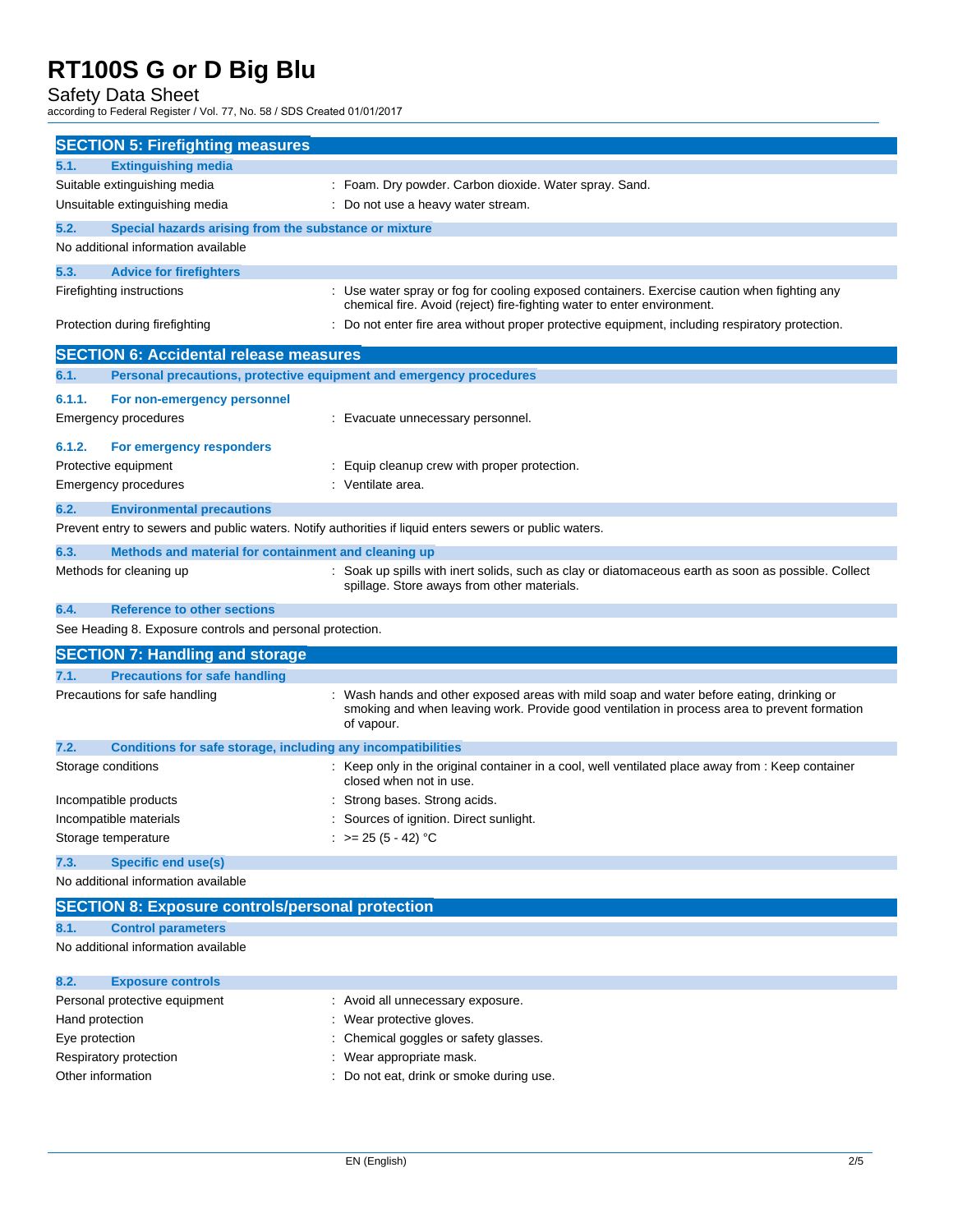Safety Data Sheet

according to Federal Register / Vol. 77, No. 58 / SDS Created 01/01/2017

| <b>SECTION 9: Physical and chemical properties</b>            |                             |  |
|---------------------------------------------------------------|-----------------------------|--|
| 9.1.<br>Information on basic physical and chemical properties |                             |  |
| Physical state                                                | : Liquid                    |  |
| Colour                                                        | Blue.<br>t.                 |  |
| Odour                                                         | Characteristic odour.       |  |
| Odour threshold                                               | No data available           |  |
| рH                                                            | $\therefore$ >= 7.5 (7 - 8) |  |
| Relative evaporation rate (butylacetate=1)                    | : No data available         |  |
| Melting point                                                 | : No data available         |  |
| Freezing point                                                | : $\leq 0$ °C               |  |
| Boiling point                                                 | : $> = 100 °C$              |  |
| Flash point                                                   | : None                      |  |
| Self ignition temperature                                     | : No data available         |  |
| Decomposition temperature                                     | : No data available         |  |
| Flammability (solid, gas)                                     | : No data available         |  |
| Vapour pressure                                               | : No data available         |  |
| Relative vapour density at 20 °C                              | : No data available         |  |
| Relative density                                              | : No data available         |  |
| Density                                                       | $\therefore$ >= 1.04 g/ml   |  |
| Solubility                                                    | : Soluble in water.         |  |
| Log Pow                                                       | : No data available         |  |
| Log Kow                                                       | No data available           |  |
| Viscosity, kinematic                                          | No data available           |  |
| Viscosity, dynamic                                            | No data available           |  |
| <b>Explosive properties</b>                                   | No data available           |  |
| Oxidising properties                                          | No data available           |  |
| <b>Explosive limits</b>                                       | : No data available         |  |
| 9.2.<br><b>Other information</b>                              |                             |  |
| VOC content                                                   | : 0 g/l                     |  |
| <b>SECTION 10: Stability and reactivity</b>                   |                             |  |
| 10.1.<br><b>Reactivity</b>                                    |                             |  |
| No additional information available                           |                             |  |
|                                                               |                             |  |
| 10.2.<br><b>Chemical stability</b><br>Not established.        |                             |  |
|                                                               |                             |  |
| 10.3.<br><b>Possibility of hazardous reactions</b>            |                             |  |
| Not established.                                              |                             |  |
| 10.4.<br><b>Conditions to avoid</b>                           |                             |  |
| Direct sunlight. Extremely high or low temperatures.          |                             |  |
| 10.5.<br><b>Incompatible materials</b>                        |                             |  |
| Strong acids. Strong bases.                                   |                             |  |
| <b>Hazardous decomposition products</b><br>10.6.              |                             |  |
| fume. Carbon monoxide. Carbon dioxide.                        |                             |  |
| <b>SECTION 11: Toxicological information</b>                  |                             |  |
| 11.1.<br><b>Information on toxicological effects</b>          |                             |  |
|                                                               |                             |  |
| Acute toxicity                                                | : Not classified            |  |
|                                                               |                             |  |
| Skin corrosion/irritation                                     | : Not classified            |  |
|                                                               | $pH: z = 7.5 (7 - 8)$       |  |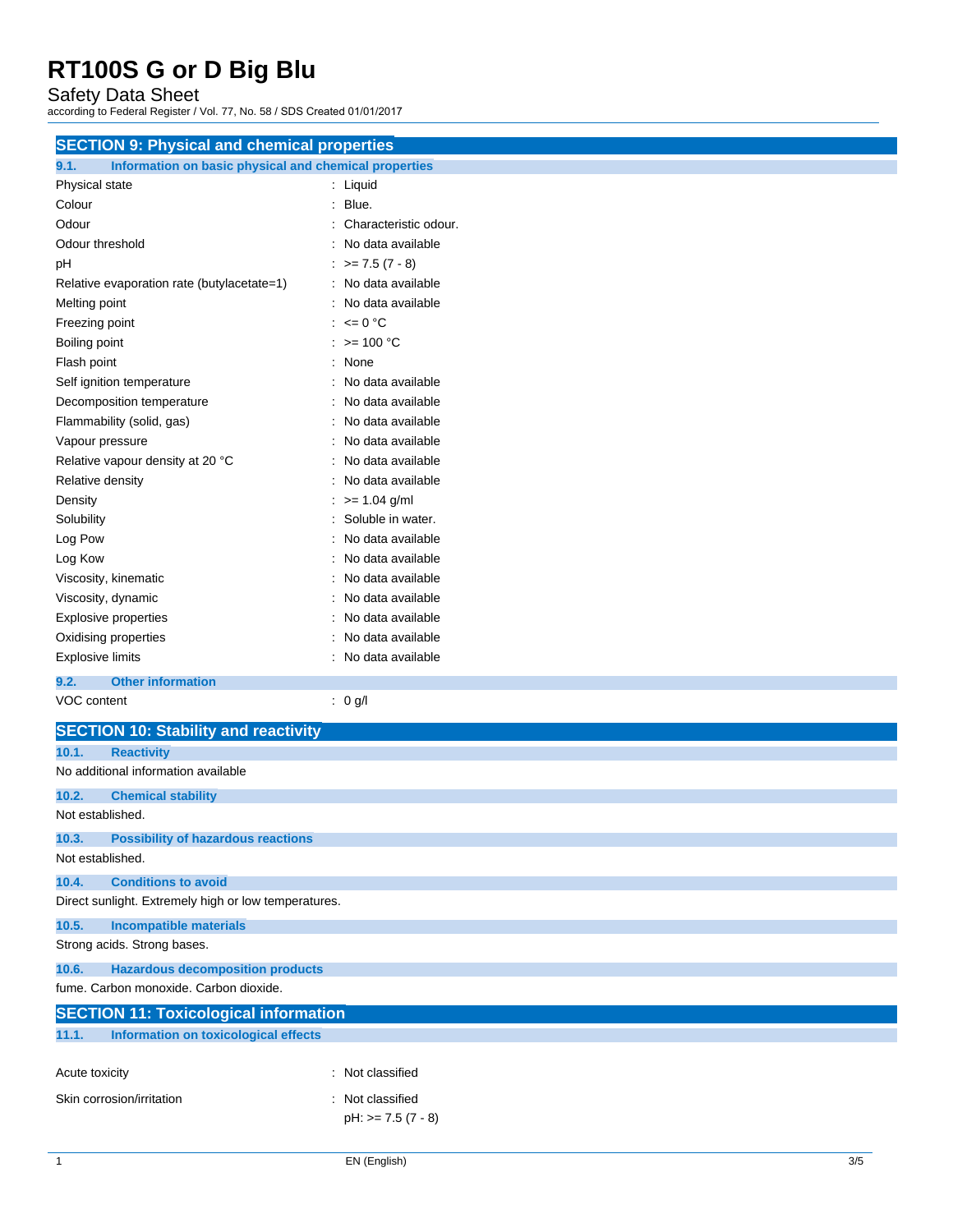Safety Data Sheet

according to Federal Register / Vol. 77, No. 58 / SDS Created 01/01/2017

| Serious eye damage/irritation                                                  | : Not classified<br>$pH: z = 7.5 (7 - 8)$                                               |
|--------------------------------------------------------------------------------|-----------------------------------------------------------------------------------------|
| Respiratory or skin sensitisation<br>Germ cell mutagenicity<br>Carcinogenicity | : Not classified<br>: Not classified<br>: Not classified                                |
| Reproductive toxicity<br>Specific target organ toxicity (single exposure)      | : Not classified<br>: Not classified                                                    |
| Specific target organ toxicity (repeated<br>exposure)                          | : Not classified                                                                        |
| Aspiration hazard<br>Potential Adverse human health effects and<br>symptoms    | : Not classified<br>: Based on available data, the classification criteria are not met. |

|                | <b>SECTION 12: Ecological information</b> |                                                                     |
|----------------|-------------------------------------------|---------------------------------------------------------------------|
| 12.1.          | <b>Toxicity</b>                           |                                                                     |
|                | Ecology - general                         | : Readily biodegradable 28 days.                                    |
| 12.2.          | <b>Persistence and degradability</b>      |                                                                     |
|                | RT100S G or D Big Blu                     |                                                                     |
|                | Persistence and degradability             | Biodegradable in the soil. Biodegradable in water. Not established. |
| 12.3.          | <b>Bioaccumulative potential</b>          |                                                                     |
|                | RT100S G or D Big Blu                     |                                                                     |
|                | Bioaccumulative potential                 | Not established.                                                    |
| 12.4.          | <b>Mobility in soil</b>                   |                                                                     |
|                | RT100S G or D Big Blu                     |                                                                     |
| Ecology - soil |                                           | Not toxic to plants. Not toxic to animals.                          |
| 12.5.          | <b>Other adverse effects</b>              |                                                                     |

Other information **contains the environment.** : No other effects known. Avoid release to the environment.

| <b>SECTION 13: Disposal considerations</b>                  |                                                                                                                  |
|-------------------------------------------------------------|------------------------------------------------------------------------------------------------------------------|
| <b>Waste treatment methods</b><br>13.1.                     |                                                                                                                  |
| Waste disposal recommendations<br>Ecology - waste materials | : Dispose in a safe manner in accordance with local/national regulations.<br>: Avoid release to the environment. |
| <b>SECTION 14: Transport information</b>                    |                                                                                                                  |
| In accordance with DOT                                      |                                                                                                                  |
| No dangerous good in sense of transport regulations         |                                                                                                                  |

**Additional information** Other information **contains the contract of the contract of the contract of the contract of the contract of the contract of the contract of the contract of the contract of the contract of the contract of the contract of th ADR**

Transport document description : : : : :

**Transport by sea**

No additional information available

### **Air transport**

No additional information available

### **SECTION 15: Regulatory information**

#### **15.1. US Federal regulations**

No additional information available